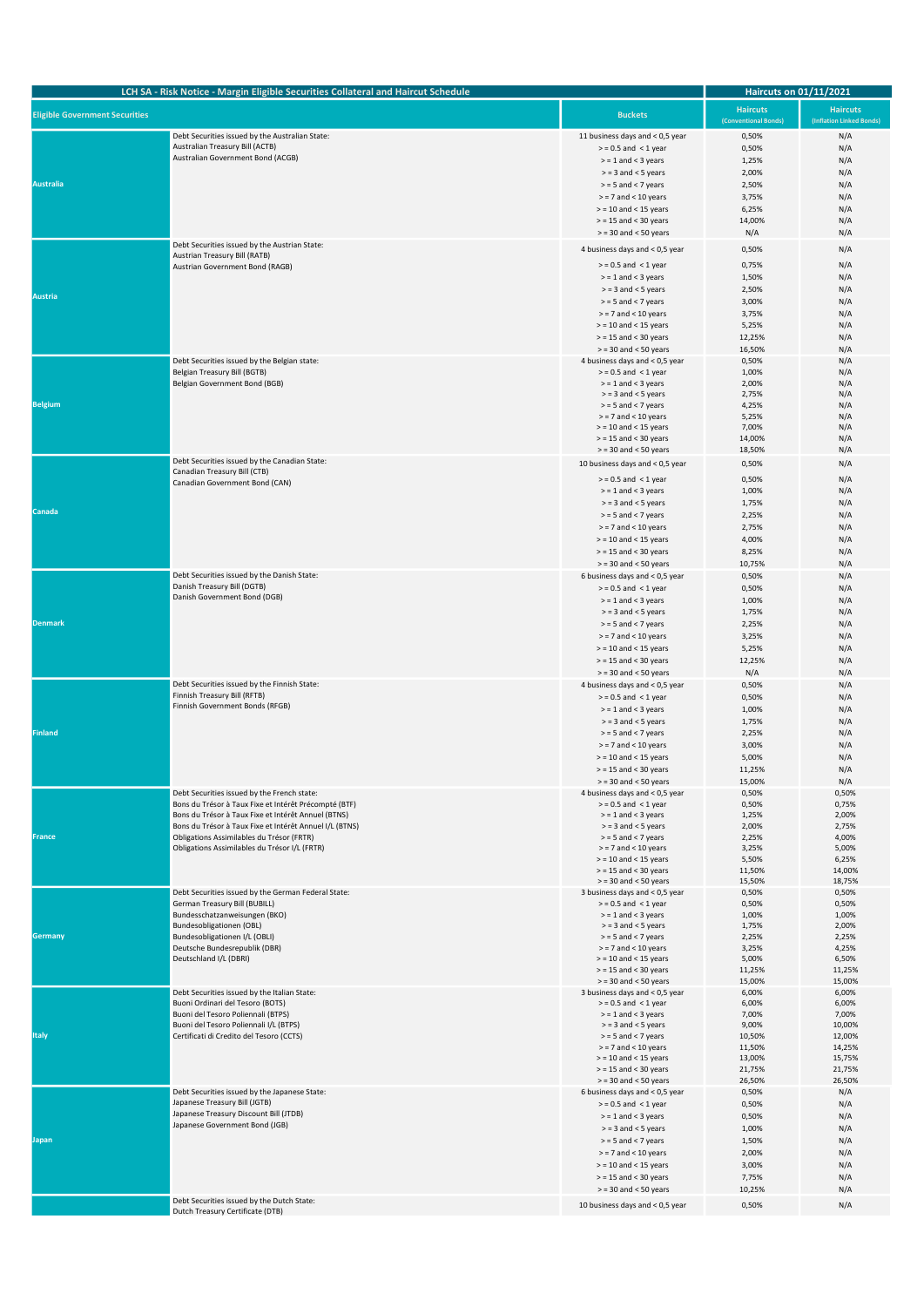|                    | Dutch Government Bond (NETHER)                          | $>$ = 0.5 and < 1 year         | 0,50%  | N/A |
|--------------------|---------------------------------------------------------|--------------------------------|--------|-----|
| <b>Netherlands</b> |                                                         | $>$ = 1 and < 3 years          | 1,00%  | N/A |
|                    |                                                         | $>$ = 3 and < 5 years          | 1,75%  | N/A |
|                    |                                                         |                                |        |     |
|                    |                                                         | $>$ = 5 and < 7 years          | 2,25%  | N/A |
|                    |                                                         | $>$ = 7 and < 10 years         | 3,00%  | N/A |
|                    |                                                         | $>$ = 10 and < 15 years        | 5,00%  | N/A |
|                    |                                                         | $>$ = 15 and < 30 years        | 11,00% | N/A |
|                    |                                                         | $>$ = 30 and < 50 years        | 14,75% | N/A |
|                    | Debt Securities issued by the Norwegian State:          | 9 business days and < 0,5 year | 0,75%  | N/A |
|                    | Norwegian Treasury Bill (NGTB)                          |                                |        |     |
|                    |                                                         | $>$ = 0.5 and < 1 year         | 1,00%  | N/A |
|                    | Norwegian Government Bond (NGB)                         | $>$ = 1 and < 3 years          | 1,50%  | N/A |
|                    |                                                         | $>$ = 3 and < 5 years          | 2,25%  | N/A |
| <b>Norway</b>      |                                                         | $>$ = 5 and < 7 years          | 2,75%  | N/A |
|                    |                                                         |                                |        |     |
|                    |                                                         | $>$ = 7 and < 10 years         | 3,50%  | N/A |
|                    |                                                         | $>$ = 10 and < 15 years        | 6,00%  | N/A |
|                    |                                                         | $>$ = 15 and < 30 years        | N/A    | N/A |
|                    |                                                         | $>$ = 30 and < 50 years        |        | N/A |
|                    |                                                         |                                | N/A    |     |
|                    | Debt securities issued by the Portuguese State          | 3 business days and < 0,5 year | 8,25%  | N/A |
|                    | Portuguese Treasury Bill (PORTB)                        | $>$ = 0.5 and < 1 year         | 11,50% | N/A |
|                    | Portuguese Government bond (PGB)                        | $>$ = 1 and < 3 years          | 21,25% | N/A |
|                    |                                                         | $>$ = 3 and < 5 years          | 27,25% | N/A |
| <b>Portugal</b>    |                                                         | $>$ = 5 and < 7 years          | 32,25% | N/A |
|                    |                                                         | $>$ = 7 and < 10 years         | 32,25% | N/A |
|                    |                                                         |                                |        |     |
|                    |                                                         | $>$ = 10 and < 15 years        | 32,25% | N/A |
|                    |                                                         | $>$ = 15 and < 30 years        | 47,00% | N/A |
|                    |                                                         | $>$ = 30 and < 50 years        | 54,00% | N/A |
|                    | Debt Securities issued by the Spanish State:            | 3 business days and < 0,5 year | 2,25%  | N/A |
|                    | Spanish Letras del Tesoro (SGLT)                        | $>$ = 0.5 and < 1 year         | 3,00%  | N/A |
|                    | Spanish Government Bond (SPGB)                          | $>$ = 1 and < 3 years          | 6,50%  | N/A |
|                    |                                                         |                                |        |     |
|                    |                                                         | $>$ = 3 and < 5 years          | 9,25%  | N/A |
| <b>Spain</b>       |                                                         | $>$ = 5 and < 7 years          | 10,50% | N/A |
|                    |                                                         | $>= 7$ and $< 10$ years        | 12,25% | N/A |
|                    |                                                         | $>$ = 10 and < 15 years        | 15,25% | N/A |
|                    |                                                         | $>$ = 15 and < 30 years        | 25,50% | N/A |
|                    |                                                         | $>$ = 30 and < 50 years        | 31,50% | N/A |
|                    |                                                         |                                |        |     |
|                    | Debt Securities issued by the Swedish State:            | 4 business days and < 0,5 year | 0,50%  | N/A |
|                    | Swedish Treasury Bill (SWTB)                            | $>$ = 0.5 and < 1 year         | 0,50%  | N/A |
|                    | Swedish Government Bond (SGB)                           | $>$ = 1 and < 3 years          | 1,00%  | N/A |
|                    |                                                         | $>$ = 3 and < 5 years          | 1,75%  | N/A |
|                    |                                                         |                                |        |     |
| Sweden             |                                                         | $>$ = 5 and < 7 years          | 2,25%  | N/A |
|                    |                                                         | $>$ = 7 and < 10 years         | 3,25%  | N/A |
|                    |                                                         | $>$ = 10 and < 15 years        | 5,25%  | N/A |
|                    |                                                         | $>$ = 15 and < 30 years        | 10,50% | N/A |
|                    |                                                         | $>$ = 30 and < 50 years        |        | N/A |
|                    |                                                         |                                | N/A    |     |
|                    | Debt Securities issued by the Swiss State:              | 3 business days and < 0,5 year | 0,50%  | N/A |
|                    | Swiss Treasury Bill (SWISTB)                            | $>$ = 0.5 and < 1 year         | 0,50%  | N/A |
|                    | Swiss Government Bond (SWISS)                           | $>$ = 1 and < 3 years          | 1,25%  | N/A |
|                    |                                                         | $>$ = 3 and < 5 years          | 1,75%  | N/A |
|                    |                                                         |                                |        |     |
| <b>Switzerland</b> |                                                         | $>$ = 5 and < 7 years          | 2,00%  | N/A |
|                    |                                                         | $>$ = 7 and < 10 years         | 3,00%  | N/A |
|                    |                                                         | $>$ = 10 and < 15 years        | 5,00%  | N/A |
|                    |                                                         | $>$ = 15 and < 30 years        | 13,50% | N/A |
|                    |                                                         |                                |        |     |
|                    |                                                         | $>$ = 30 and < 50 years        | 18,00% | N/A |
|                    | Debt Securities issued by the United Kingdom State:     | 9 business days and < 0,5 year | 0,50%  | N/A |
|                    | United Kingdom Treasury Bill (UKTB)                     | $>$ = 0.5 and < 1 year         | 0,70%  | N/A |
|                    | United Kingdom Gilt (UKT)                               | $>$ = 1 and < 3 years          | 1,50%  | N/A |
|                    |                                                         | $>$ = 3 and < 5 years          | 2,50%  | N/A |
| UK                 |                                                         | $>$ = 5 and < 7 years          | 3,00%  | N/A |
|                    |                                                         | $>$ = 7 and < 10 years         | 5,00%  | N/A |
|                    |                                                         |                                |        |     |
|                    |                                                         | $>$ = 10 and < 15 years        | 7,50%  | N/A |
|                    |                                                         | > = 15 and < 30 years          | 13,50% | N/A |
|                    |                                                         | $>$ = 30 and < 50 years        | 18,00% | N/A |
|                    | Debt Securities issued by the United States of America: | 3 business days and < 0,5 year | 0,50%  | N/A |
|                    | US Treasury Bills (B)                                   | $>$ = 0.5 and < 1 year         | 0,70%  | N/A |
|                    |                                                         |                                |        |     |
|                    |                                                         | $>$ = 1 and < 3 years          | 1,50%  | N/A |
|                    |                                                         | $>$ = 3 and < 5 years          | 2,50%  | N/A |
| <b>USA</b>         |                                                         | $>$ = 5 and < 7 years          | 3,50%  | N/A |
|                    |                                                         | $>$ = 7 and < 10 years         | 5,00%  | N/A |
|                    |                                                         |                                |        |     |
|                    |                                                         | $>$ = 10 and < 15 years        | 7,50%  | N/A |
|                    |                                                         | $>$ = 15 and < 30 years        | 16,25% | N/A |
|                    |                                                         | $>$ = 30 and < 50 years        | 22,00% | N/A |
|                    |                                                         |                                |        |     |

| <b>Eligible Securities (Supra &amp; Agencies)</b> |                                                                                | <b>Buckets</b>                 | <b>Haircuts</b> | <b>Haircuts (Inflation</b><br><b>Linked Bonds)</b> |
|---------------------------------------------------|--------------------------------------------------------------------------------|--------------------------------|-----------------|----------------------------------------------------|
|                                                   | Debt securities issued by the European Financial Stability Facility:           | 4 business days and < 0,5 year | 1,50%           | N/A                                                |
|                                                   | European Financial Stability Facility bond (EFSF)                              | $>$ = 0.5 and < 1 year         | 1,50%           | N/A                                                |
|                                                   |                                                                                | $>$ = 1 and < 3 years          | 2,50%           | N/A                                                |
|                                                   |                                                                                | $>$ = 3 and < 5 years          | 3,00%           | N/A                                                |
| <b>European Financial Stability Facility</b>      |                                                                                | $>$ = 5 and < 7 years          | 3,75%           | N/A                                                |
|                                                   |                                                                                | $>$ = 7 and < 10 years         | 8,00%           | N/A                                                |
|                                                   |                                                                                | $>$ = 10 and < 15 years        | 8,25%           | N/A                                                |
|                                                   |                                                                                | $>$ = 15 and < 30 years        | 16,50%          | N/A                                                |
|                                                   |                                                                                | $>$ = 30 and < 50 years        | N/A             | N/A                                                |
|                                                   | Debt securities issued by the European Investment Bank:                        | 9 business days and < 0,5 year | 1,00%           | N/A                                                |
|                                                   | European Investment Bank bonds (EIB)<br>European Investment Bank Floater (EIB) | $>$ = 0.5 and < 1 year         | 1,00%           | N/A                                                |
|                                                   |                                                                                | $>$ = 1 and < 3 years          | 2,50%           | N/A                                                |
| <b>European Investment Bank</b>                   |                                                                                | $>$ = 3 and < 5 years          | 3,50%           | N/A                                                |
|                                                   |                                                                                | $>$ = 5 and < 7 years          | 4,50%           | N/A                                                |
|                                                   |                                                                                | $>$ = 7 and < 10 years         | 8,00%           | N/A                                                |
|                                                   |                                                                                | $>$ = 10 and < 15 years        | 11,50%          | N/A                                                |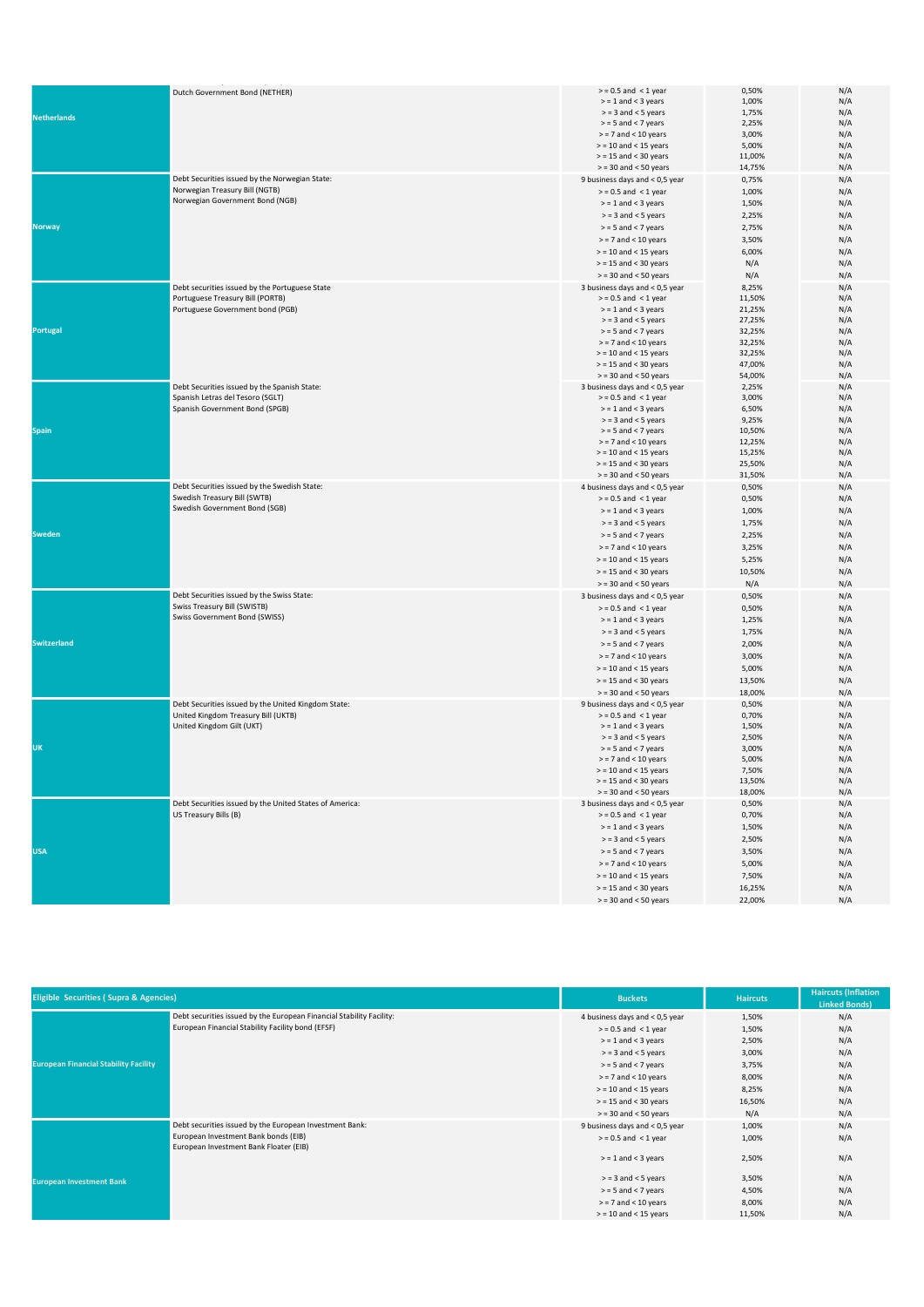|                                              |                                                                                                        | $>$ = 15 and < 30 years                        | 16,25%         | N/A        |
|----------------------------------------------|--------------------------------------------------------------------------------------------------------|------------------------------------------------|----------------|------------|
|                                              |                                                                                                        | $>$ = 30 and < 50 years                        | N/A            | N/A        |
|                                              | Debt securities issued by the European Union (EU):                                                     | 12 business days and < 0,5 year                | 1,00%          | N/A        |
|                                              | European Union bonds (EU)                                                                              | $>$ = 0.5 and < 1 year                         | 1,00%          | N/A        |
|                                              |                                                                                                        | $>$ = 1 and < 3 years                          | 1,75%          | N/A        |
|                                              |                                                                                                        | $>$ = 3 and < 5 years                          | 2,75%          | N/A        |
| <b>European Union</b>                        |                                                                                                        | $>$ = 5 and < 7 years                          | 4,50%          | N/A        |
|                                              |                                                                                                        | $>$ = 7 and < 10 years                         | 8,00%          | N/A        |
|                                              |                                                                                                        | $>$ = 10 and < 15 years                        | 8,00%          | N/A        |
|                                              |                                                                                                        | $>$ = 15 and < 30 years                        | 15,25%         | N/A        |
|                                              |                                                                                                        | $>$ = 30 and < 50 years                        | N/A            | N/A        |
|                                              | Debt securities issued by the International Bank for Reconstruction and Development :                  | 12 business days and < 0,5 year                | 1,00%          | N/A        |
|                                              | International Bank for Reconstruction and Development Bond (IBRD)                                      | $>$ = 0.5 and < 1 year                         | 1,00%          | N/A        |
|                                              |                                                                                                        | $>$ = 1 and < 3 years                          | 1,75%          | N/A        |
|                                              |                                                                                                        |                                                |                |            |
| <b>International Bank for Reconstruction</b> |                                                                                                        | $>$ = 3 and < 5 years                          | 2,75%          | N/A        |
| and Development                              |                                                                                                        | $>$ = 5 and < 7 years                          | 4,50%          | N/A        |
|                                              |                                                                                                        | $>$ = 7 and < 10 years                         | 8,00%          | N/A        |
|                                              |                                                                                                        | $>$ = 10 and < 15 years                        | 8,00%          | N/A        |
|                                              |                                                                                                        | $>$ = 15 and < 30 years                        | 15,25%         | N/A        |
|                                              |                                                                                                        | $>$ = 30 and < 50 years                        | N/A            | N/A        |
|                                              | Debt securities issued by the European Stability Mechanism:<br>European Stability Mechanism Bond (ESM) | 4 business days and < 0,5 year                 | 1,00%          | N/A        |
|                                              | European Stability Mechanism T-bill (ESMT)                                                             | $>$ = 0.5 and < 1 year                         | 1,00%          | N/A        |
|                                              |                                                                                                        | $>$ = 1 and < 3 years                          | 1,50%          | N/A        |
| <b>European Stability Mechanism</b>          |                                                                                                        | $>$ = 3 and < 5 years                          | 2,75%          | N/A        |
|                                              |                                                                                                        | $>$ = 5 and < 7 years                          | 3,50%          | N/A        |
|                                              |                                                                                                        | $>$ = 7 and < 10 years                         | 4,50%          | N/A        |
|                                              |                                                                                                        | $>$ = 10 and < 15 years                        | 8,00%          | N/A        |
|                                              |                                                                                                        | $>$ = 15 and < 30 years                        | 16,50%         | N/A        |
|                                              |                                                                                                        | $>$ = 30 and < 50 years                        | N/A            | N/A        |
|                                              | Debt securities issued by the Landwirtschaftliche Rentenbank:                                          | 2 business days and < 0,5 year                 | 1,00%          | N/A        |
| Landwirtschaftliche Rentenbank               | Landwirtschaftliche Rentenbank Bond (RENTEN).                                                          | $>$ = 0.5 and < 1 year                         | 1,25%          | N/A        |
|                                              | Landwirtschaftliche Rentenbank Floater (RENTEN)                                                        | $>$ = 1 and < 3 years                          | 1,50%          | N/A        |
|                                              |                                                                                                        | $>$ = 3 and < 5 years                          | 2,75%          | N/A        |
|                                              |                                                                                                        | $>$ = 5 and < 7 years                          | 3,50%          | N/A        |
|                                              |                                                                                                        | $>$ = 7 and < 10 years                         | 4,50%          | N/A        |
|                                              |                                                                                                        | $>$ = 10 and < 15 years                        | 8,00%          | N/A        |
|                                              |                                                                                                        | $>$ = 15 and < 30 years                        | 14,00%         | N/A        |
|                                              |                                                                                                        | $>$ = 30 and < 50 years                        | N/A            | N/A        |
| Kreditanstalt für Wiederaufbau               | Debt securities issued by the Kreditanstalt für Wiederaufbau:                                          |                                                |                |            |
|                                              | Kreditanstalt für Wiederaufbau Bond (KFW)                                                              | 3 business days and < 0,5 year                 | 1,00%          | N/A        |
|                                              |                                                                                                        |                                                |                |            |
|                                              |                                                                                                        | $>$ = 0.5 and < 1 year                         | 1,25%          | N/A        |
|                                              |                                                                                                        | $>$ = 1 and < 3 years                          | 1,50%          | N/A        |
|                                              |                                                                                                        | $>$ = 3 and < 5 years<br>$>$ = 5 and < 7 years | 2,75%<br>3,50% | N/A<br>N/A |
|                                              |                                                                                                        | $>$ = 7 and < 10 years                         | 4,50%          | N/A        |
|                                              |                                                                                                        | $>$ = 10 and < 15 years                        | 8,00%          | N/A        |
|                                              |                                                                                                        | $>$ = 15 and < 30 years                        | 14,00%         | N/A        |
|                                              |                                                                                                        | $>$ = 30 and < 50 years                        | N/A            | N/A        |
|                                              |                                                                                                        |                                                |                |            |

| <b>Other stipulations</b>         |                                                                                                                                                                                                                                                              |                |                                 |  |
|-----------------------------------|--------------------------------------------------------------------------------------------------------------------------------------------------------------------------------------------------------------------------------------------------------------|----------------|---------------------------------|--|
| <b>Equities</b>                   | . Stocks incorporated European index EURO STOXX 50 (Excluding Banking & Insurance stocks) within the limitsset out by LCH SA;<br>. An haircut of 35 % is applied on shares accepted as collateral;<br>. Equity Securities not accepted for CDSClear Margins. |                |                                 |  |
| <b>Haircut allocation rule</b>    | . For non-cash collateral lodged bilaterally, the duration is used to determine the haircut;<br>. For non-cash collateral lodged using triparty solution, the time to maturity is used to determine the haircut.                                             |                |                                 |  |
| <b>Additional Haircuts</b>        | Certain collateral can from time to time be subject to additional haircuts above those stated.                                                                                                                                                               |                |                                 |  |
| <b>Excluded bonds instruments</b> | LCH SA deems non eligible the following securities :<br>. Zero Coupon bonds, strips bonds and perpetual bonds, at the exception of those listed in a Notice ;<br>. Bonds close to maturity.<br>· Optionable bonds (Sinkable, Callable, Putable).             |                |                                 |  |
| <b>Concentration Limits</b>       | LCH SA reserves the right to manage specific concentrations in margin collateral in all circumstances. Where positions are considered to be excessively concentrated, members will be contacted directly with a<br>view to re-alignment of their portfolio.  |                |                                 |  |
|                                   | . For payment in non EURO, LCH SA applies a haircut on the equivalent in EURO calculated from the currency exchange rate the below incremental FX Haircut apply.                                                                                             |                |                                 |  |
|                                   | Currency                                                                                                                                                                                                                                                     | FX HC          | Minimum nominal Value<br>in ccy |  |
|                                   | <b>AUD</b>                                                                                                                                                                                                                                                   | 6,90%          | 100 000                         |  |
| <b>Currency Haircut</b>           | CAD                                                                                                                                                                                                                                                          | 4,50%          | 100 000                         |  |
|                                   | CHF<br><b>DKK</b>                                                                                                                                                                                                                                            | 6,20%<br>0,20% | 100 000<br>1000000              |  |
|                                   | <b>EUR</b>                                                                                                                                                                                                                                                   | 0,00%          | 100 000                         |  |
|                                   | GBP                                                                                                                                                                                                                                                          | 5,40%          | 100 000                         |  |
|                                   | <b>JPY</b>                                                                                                                                                                                                                                                   | 7,50%          | 10 000 000                      |  |
|                                   | <b>NOK</b>                                                                                                                                                                                                                                                   | 4,90%          | 1000000                         |  |
|                                   | <b>SEK</b>                                                                                                                                                                                                                                                   | 3,50%          | 1000000                         |  |
|                                   | <b>USD</b>                                                                                                                                                                                                                                                   | 4,80%          | 100 000                         |  |